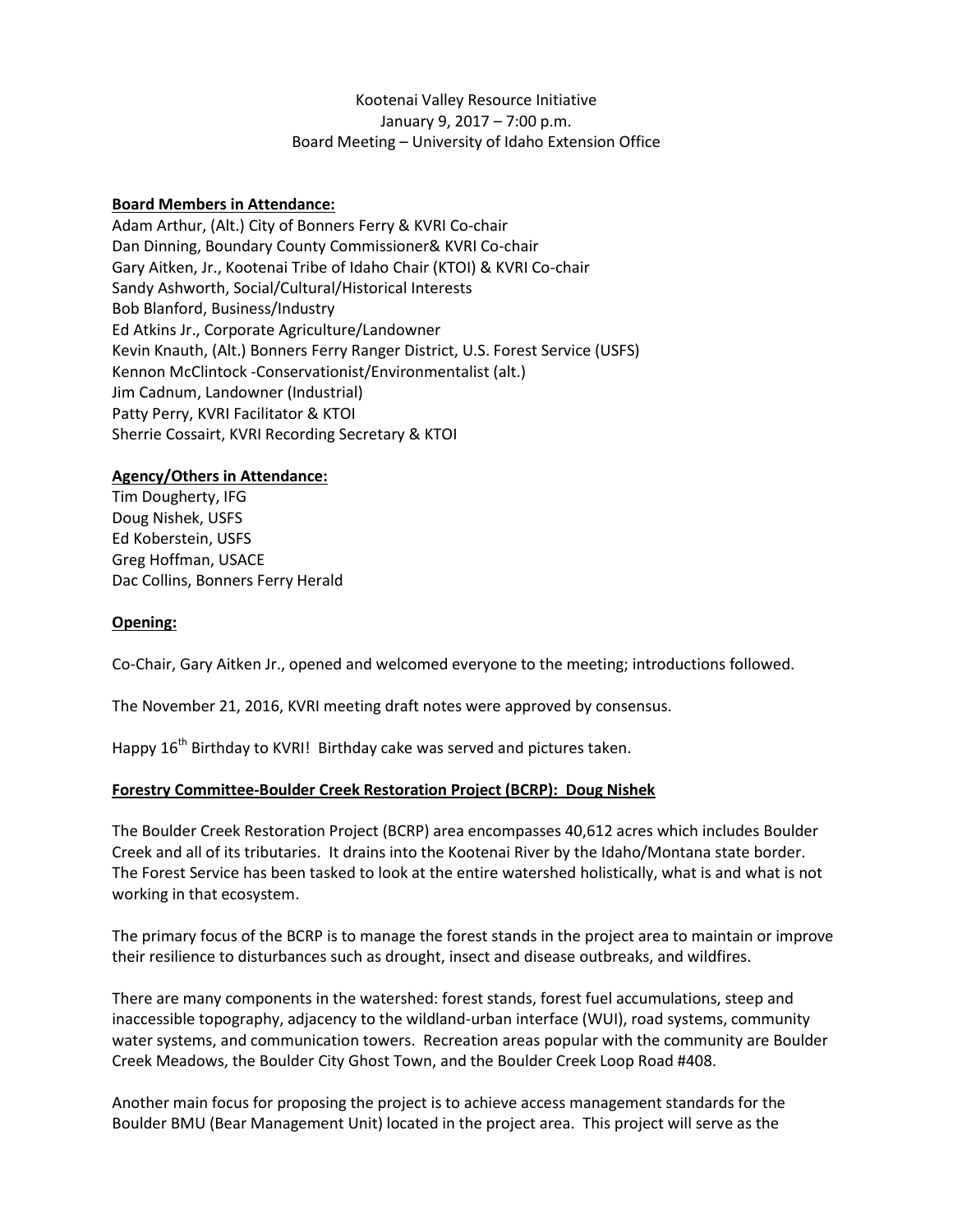mechanism to achieve access management standards for the BMU by increasing grizzly bear core habitat and reducing the Total Motorized Route Density (TMRD) for this BMU by the 2019 deadline.

Patty explained that the access amendment portion of the project is meeting the habitat needs of the bear by creating more core but also meeting the needs of the community by looking at roads they like to have open and usable.

The project overlaps the following different management areas: Backcountry Restoration (Roadless), General Forest, Eligible Wild and Scenic River area, private lands and the Hunt Girl Research Natural Area.

Natural fires have been absent for over 100 years in this area, resulting in a landscape with increased fuels and dense stands of similar age, structure and composition. The proposal prescribes several different methods to manage the vegetation in the Boulder Project area. Some of the needs are to reduce fuels and return fire to a fire-dependent landscape, create openings, restore white pine and larch and restore dry site old growth stand structure. Stand treatments include pre-commercial thinning, seed tree cuts, shelter wood cuts, and group selection harvesting.

Other resource objectives include: maintaining and improving recreational sites, maintaining aquatic ecosystems (improving fish passage in the middle fork of Boulder Creek), treating noxious weeds, promoting the stability of wildlife habitat, roads and recreation potential (mountain bike trails, Boulder City Ghost Town, and improve trailheads).

The popularity of the book "The Boys in the Boat" which has a Boulder City connection has drawn attention to the area even more. This project will improve trailhead parking areas as well as add interpretive signs and maps to the area. According to Kevin this part of the project meets the CFLRP educational component goal.

The project proposal for the road systems include placing some roads into storage for future use and to decommission one road, converting Road 1304 G to a non-motorized biking trail, reopening Road 2209 to Kootenai River Walk Trailhead and 3.5 miles of temporary road construction.

Patty and Doug agreed that there will be a meeting in the future for the public to have the opportunity to ask questions to help everyone understand the roads in conjunction with the Grizzly Bear Access amendments and what we are trying to accomplish in the project.

Fuel reduction activities include burn units designed to improve the historical integrity of the area because they would create openings, rejuvenate aspen clones, improve wildlife habitat, reduce fuels, and allow for safe and effective fire management into the future.

The other project in the area is the Starry Goat Project in the Three Rivers Ranger District. It is currently proposing a vegetation management project similar to the BCRP. The Bonners Ferry Ranger District is coordinating with them weekly.

Patty stated that what KVRI would like to be able to do, based on the Forestry committee's work with the Forest Service on this project, is to provide a letter of support in response to scoping that says KVRI would like to see the project move forward and we hope to continue to help develop it as the analysis comes together and we know what the changes to the project might be along with the comments.

Patty read a letter of support for the Boulder Creek Restoration Project from KVRI to the Forest Service.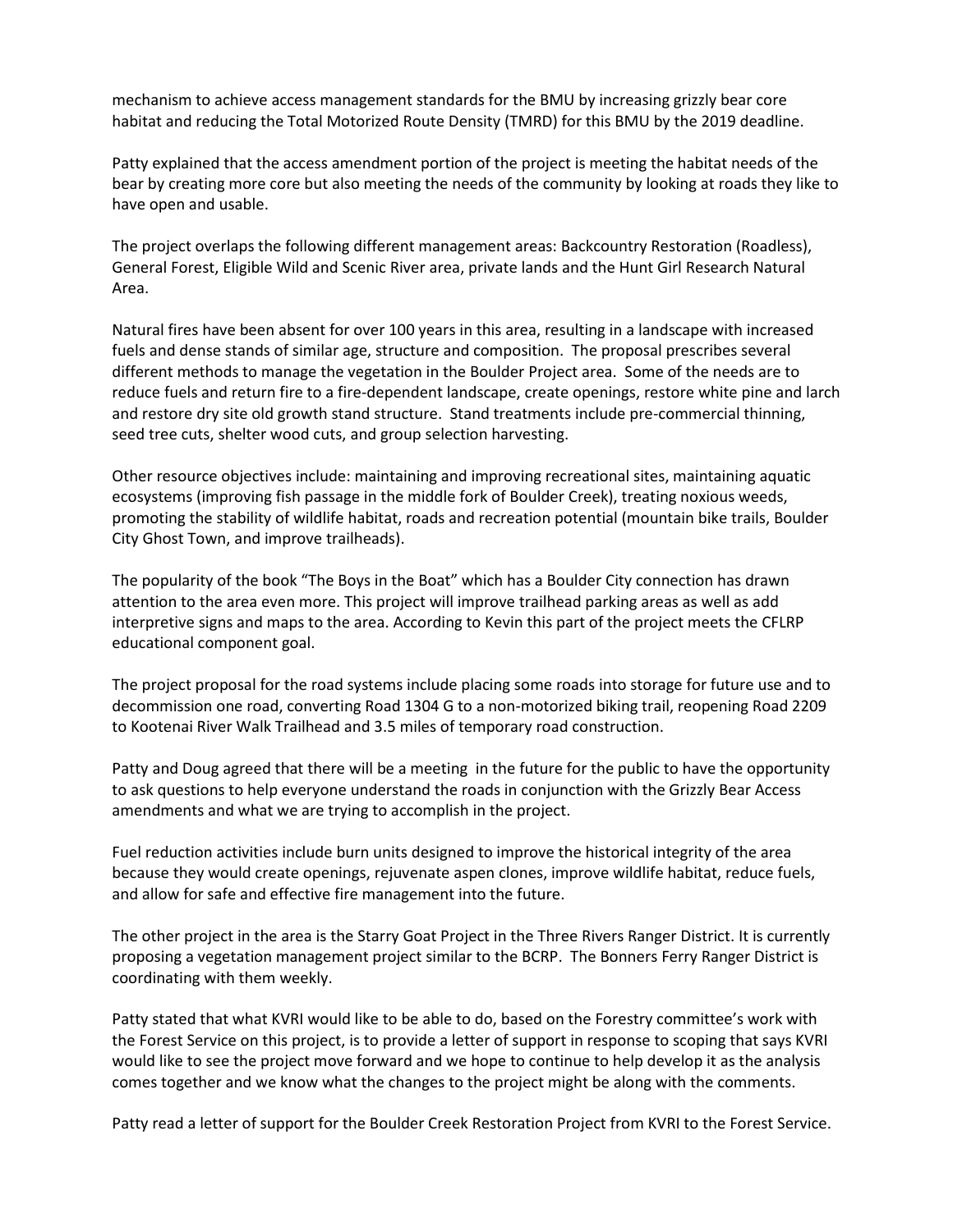## Discussion followed.

Tim Dougherty voiced his concern about the helicopter units included in the project. He stated that IFG will be looking at the sale or the proposal on the stewardship. He remembers a stewardship project the agency wasn't able to sell, because of the need for a helicopter to come in to log. The agency had a  $\frac{1}{2}$ million dollars allocated to pay for it; the project was advertised and didn't receive solicitations, 3 times. Tim added that he doesn't know if KVRI, as a Board, wants to address it now or later? But he will be writing comments that he wants the helicopter areas out and burn instead. It's not an economic issue; it's trying to find the helicopter companies to do the job. The companies are not logging smaller to moderate diameter timber. There is one company left in the area and during fire season in the summer they are gone. He is concerned about the agency putting all their effort into 1800 acres of timber harvest that might potentially stop the project in its tracks. He understands the ideas to mix enough of the good with some of the bad. But he says that is not reality. He wants to back the project for IFG but he doesn't want the 1800 acres of helicopter units included.

Dan Dinning stated that the Commissioner's comment letter today supports the analysis including the helicopter units with the understanding the analysis will be good for a period of ten years. We recognize it may or may not come up in this sale but the analysis will be there in case things change in the future.

Tim agreed that that was a good thought process.

Kevin K. added that from an analysis perspective, it is not a big push in the work load to analyze those units.

Patty stated that the understanding is; we are going to analyze the area and if the opportunity were there for helicopter logging this area could be available, but we recognize that this opportunity may never be financially feasible and we are not connecting it to anything else in the project. Dan confirmed that their intent was to analyze it. Doug added that the idea is if it's clear from a NEPA standpoint we know what the effects are and if the market comes back we can take advantage of it. Patty asked the question: If you analyze it now for helicopter units, can you use other mechanisms to treat those units later, such as burning? Doug verified that you can.

Tim concluded that it was a wise move and liked how Dan worded it in the Commissioner's Comments.

Kevin added that we are not going to find the opportunity to go back in and re-analyze it later. All agreed.

Patty asked for confirmation to analyze the project as proposed. The Board agreed to send the comment letter as it was read.

*Doug's full presentation is available at kootenai.org*

## **Forest Service 5 year plan Review - Ed Koberstein**

The Bonners Ferry Ranger District has been actively managed for a very long time. They continue to try to identify large areas from a NEPA efficiency standpoint and identify multiple resource opportunities within those NEPA project areas.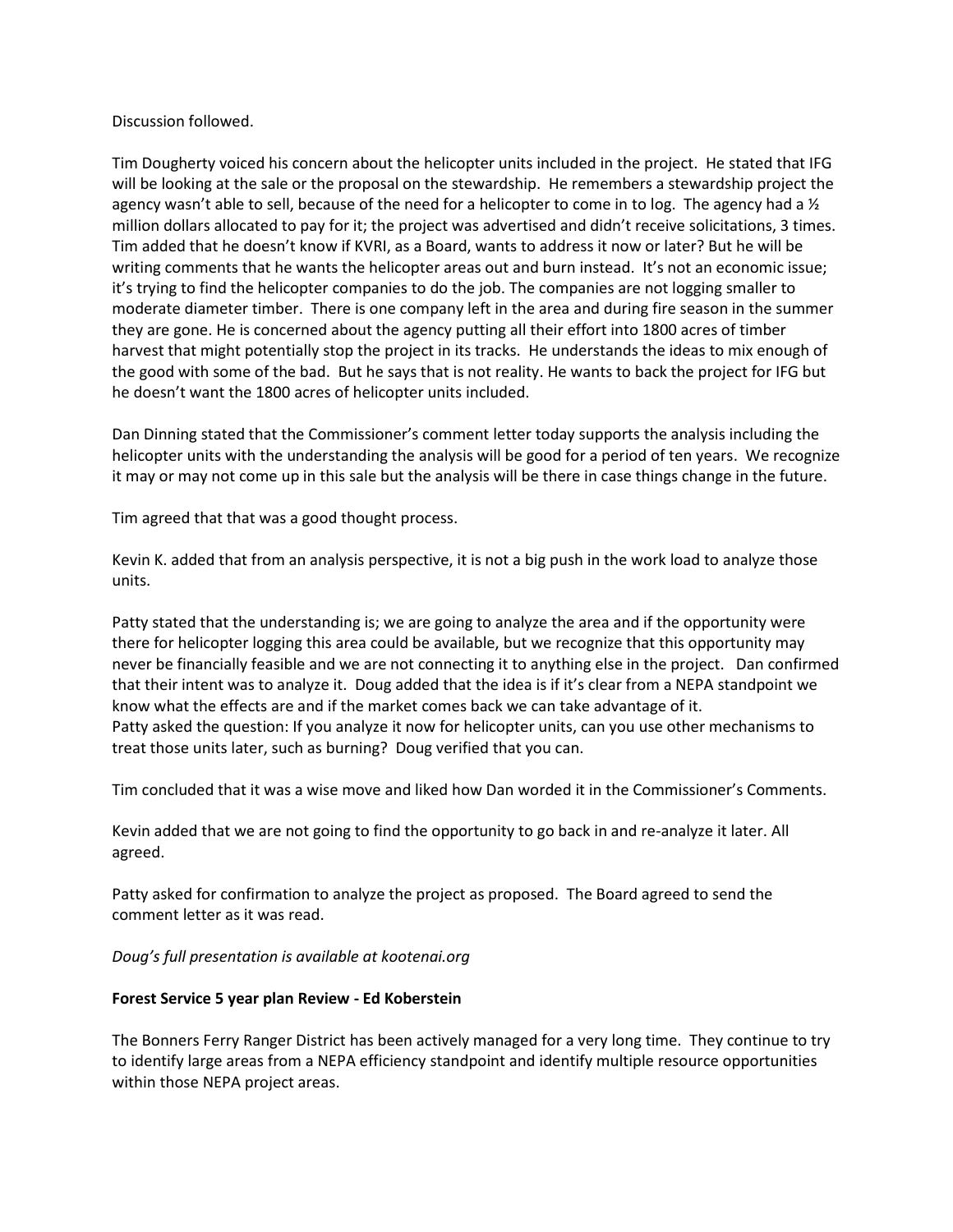They took the same strategy used to identify the Boulder purpose and need and looked at the rest of the District based on past activities; adjacency to WUI, critical infrastructure, opportunities for integrated habitat restoration, and aquatic restoration.

**Deer Creek**: Ready to sign a decision in late spring 2017 for the Deer Creek Restoration Project.

**Camp Dawson**: There is a lot of accessible ground, with a WUI interface, community watershed, bits and pieces leftover from past treatment activity, and still a lot of area left to manage in this landscape. This area meets all the criteria to utilize a HFRA CE (Healthy Forest Restoration Act – Categorical Exclusion); already evaluating opportunities this winter; proposed action ready to go in late fall 2017.

Patty explained that HFRA (Healthy Forest Restoration Act) is a program that allows us to move ahead with collaboration to get this project pulled together and the CE (Categorical Exclusion) is a streamlined process for doing NEPA. This allows us to move ahead quicker than larger analysis documents such as an Environmental Assessment (EA) or EIS (Environmental Impact Study). We can use this authority because this area has had prior treatment activity and it is less than 3000 treatment acres.

The Idaho Panhandle has developed a NEPA strike team in partnership with the Nez Perce /Clearwater National forest. What that NEPA strike team is focused on currently are HFRA/CE opportunities. The team will arrive on the Panhandle Forest in late September and because of our CFLRP initiative in Boundary County, we are able to position ourselves very well to utilize the strike team for NEPA.

While using the team for Camp Dawson, at the same time because of proximity and logistics, we identified an area adjacent to Robinson Lake area (Robin Hood). The same scenario is priority of need, treatments of fuels standpoint, dry site restoration, meets HFRA and it is a good opportunity to utilize that same team to work on both projects at same time. That puts us on a timeline for 4<sup>th</sup> qtr. FY2018 for a decision memo on these two projects. If CFLRP were to expire, it allows us to realize implementation in the calendar year 2019, so we can take full credit for attainment of accomplishments (awarding of sales) on these two projects.

## **Robin Hood:**

Survey work would be completed this summer; NEPA completed over the winter of 2017-18.

The advantages of using a NEPA strike team is that the local personnel will develop the project; they do all the preloading survey work; analysis is done locally; then the team goes through the NEPA compliance steps, prepares the document and decision memo. After the decision memo is signed, it goes back to the local unit to administer and implement.

Patty stated that when we talk about vegetation management we are talking about logging that provides for the timber for local mills here, each of those projects will have a harvest management component.

Ed explained that HFRA/CE authority projects are fuel and vegetation driven, not integrated and comprehensive like Boulder with all the other restoration components with it requiring an EA or EIS. These areas are very specific in purpose and need; limited in scope and scale for HFRA/CE; to clean up more of the fuels and vegetation that we've missed.

**Trout Ball Watershed**: A lot of integrated treatments, White Bark Pine restoration; WUI Westside road, larger more comprehensive NEPA project; started some initial survey work; no activities anticipated to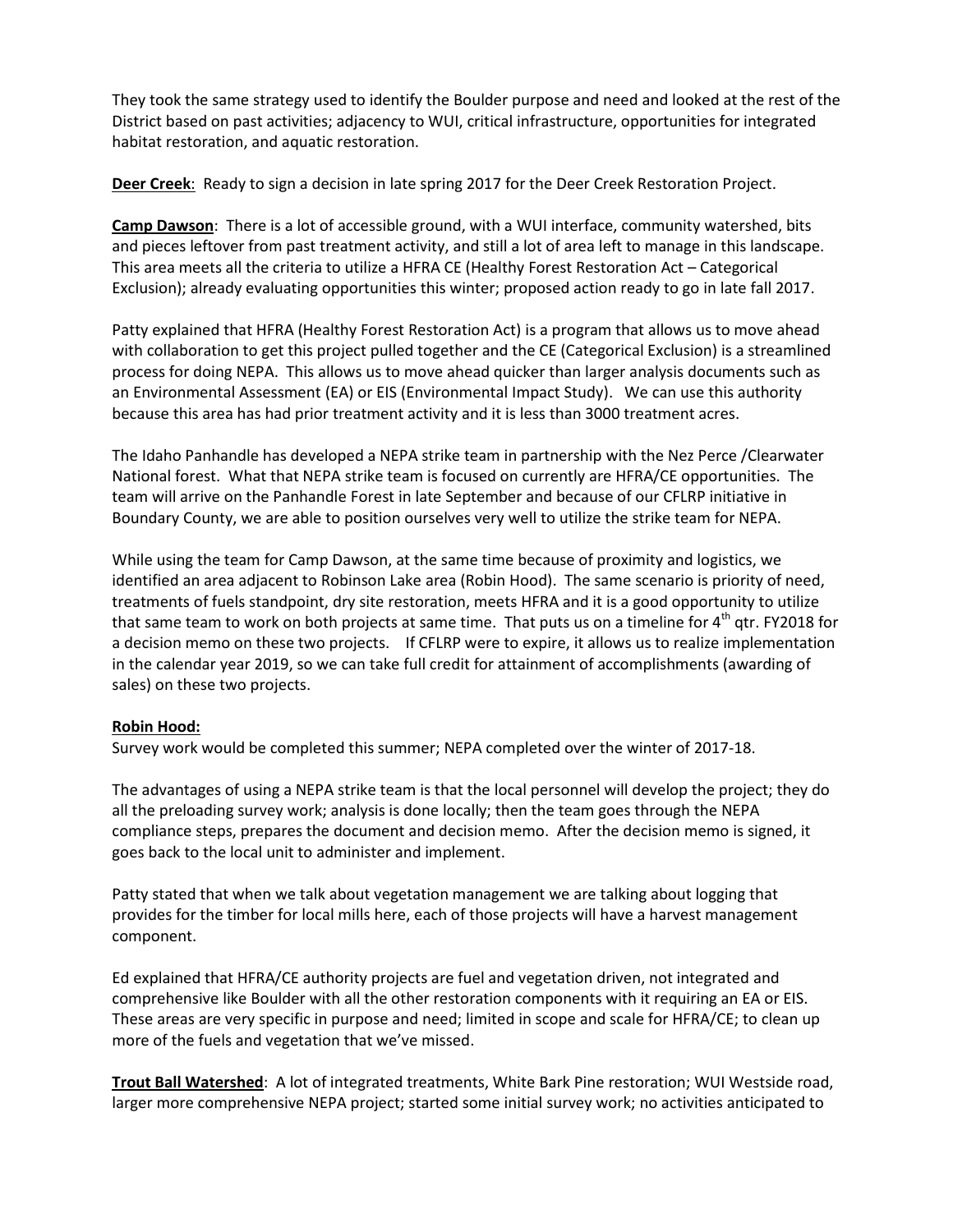begin here until 2019 with a decision later 2020/21. This area includes road restoration opportunities, fuels, wildlife, and recreation.

We are waiting to enter this West side area because of the current activity in the Bluegrass BMU (Bear Management Unit). There is a need to have the Selkirk ecosystem in compliance first.

**Caribou/Snow Creek drainage**: This drainage was part of the Sundance fire event in 1967. These timber stands are starting to become available now for commercial thinning opportunities and reallocation of growing space to maintain healthy forest conditions and the seral species component. There is a Larch component on this landscape and because of overstocking and overcrowding; there is a definite need to take care of it now before the stands start to collapse. There are road access needs; Decision FY2022, with a life expectancy of that NEPA being 10 years; those trees will be a perfect age and size class for thinning opportunities. It is also adjacent to private lands, with a risk of fire activity much like Parker Ridge.

They did look at other areas, including the face of Clifty above town; access is extremely limited, no opportunities currently here other than helicopter, wouldn't be viable to propose a project that was 100 percent helicopter. The economic feasibility wasn't there. Fire is not an option in this space.

## Discussion followed.

They are still developing opportunities on the Westside area, could be included in Trout Ball or Caribou, or individual treatments.

Tim Dougherty asked about the Snow/Caribou area, how is that different than say PCT when it comes to Lynx analysis above 4000 feet? When the stands have started to self-prune we have exclusion, up to 20 feet self-pruning, habitat effectiveness isn't there any more for Lynx. They need small hiding cover, branches to the ground or snow depth that intercepts the branches to the ground. We don't get that much snow.

# **Libby Dam Operations Review presentation, Greg Hoffman, USACE**

Greg began his presentation with the most recent snow pack information from NRCS for the Montana portion of the Kootenai River and the Northern Panhandle. The graph showed the snow/water equivalent and even though there was a lot of snow the equivalent is still below average, due in part to the dry, cold snow; not much base to it.

The precipitation totals from October 1, the beginning of the water year, shows that we've set records for precipitation in October resulting in a total of 130% of normal precipitation.

The average water inflow is 6+ million acre feet for the period of April-August each year. The inflow forecasting started high and carried through into the January forecast, in addition to the precipitation and the snow we did receive. The inflow is above average at 121 % in December and 117% in January. The target elevation for the end of January is 2396 ft., it was at 2405 ft. and the water has already been moved to reach the target elevation.

Probability Chart showed the increase of the amount rain we have observed since October  $1<sup>st</sup>$  which is above normal. It also showed the projections of what inflow will likely be based on the 67 ensemble streamflow prediction traces.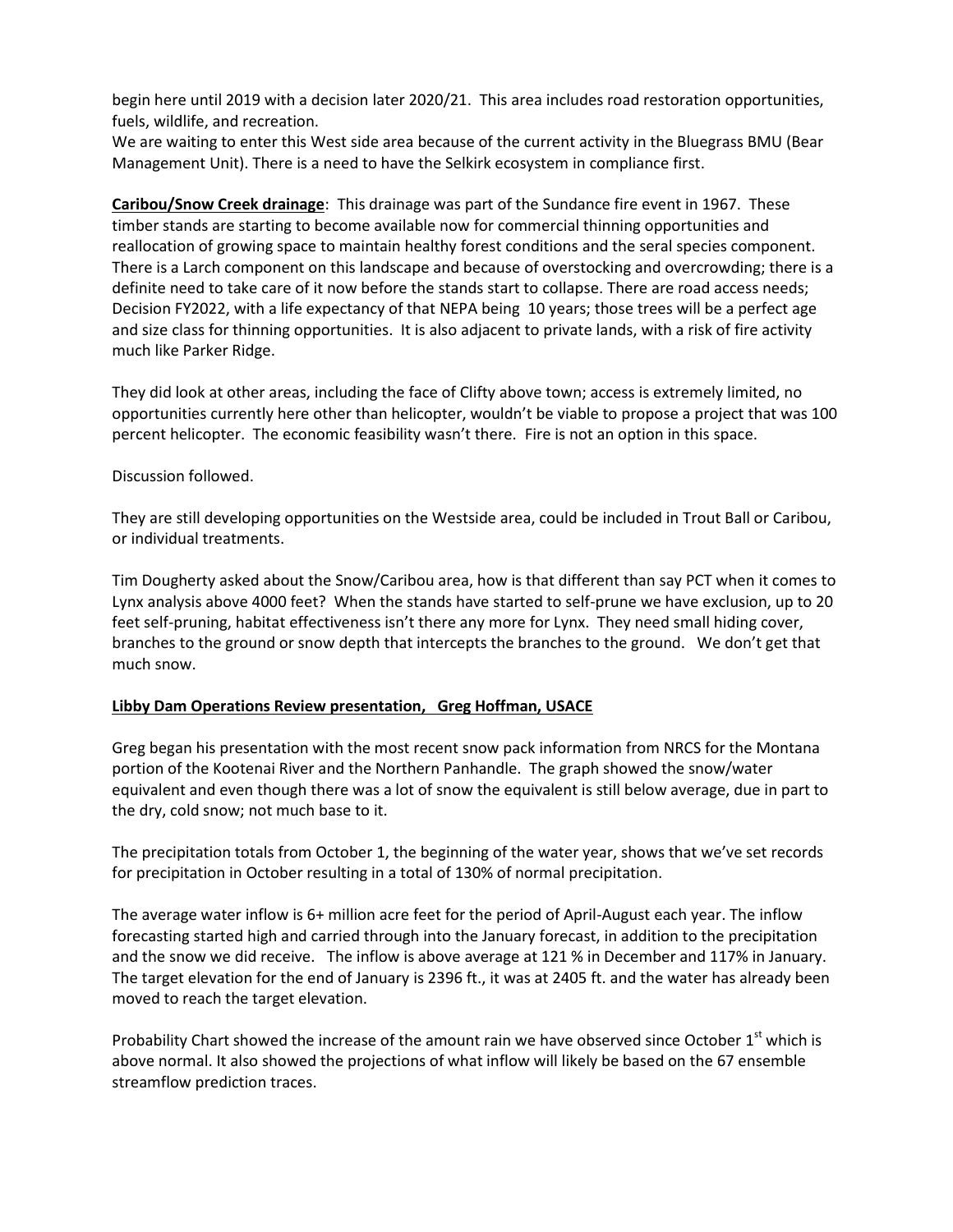The Lake Koocanusa Elevation chart shows that if there is high precipitation in February/March, reservoir will continue to be drafted to provide flood storage for the spring runoff. Modeling based on updated forecasting occurs frequently; Greg will continue to provide info.

The outflow from Libby Dam should be down to minimum flow in March, although these predictions could be a little low.

The projection of the river stages at Bonners Ferry shows peaking at 1760 ft., well below flood stage of 1764 ft.

Greg presented the Reservoir's inflow, outflow and elevations patterns from 2006 to 2016 all on one graph. According to the pattern it looks like 2017 may be a better than average water year. Also according to the documented inflow measurements over those years, they have never seen that much water coming into the system in October. Although there may have been similar amounts of precipitation over the years, the forms of precipitation and the times of year are changing according to the patterns shown in the graph.

The Corps had just completed a System Operation Request for low flow for September and October for the KTOI habitat work done in the river. One of the unanticipated effects of this operation was that the reservoir gained elevation during October due to the above normal rainfall. Correspondingly, the Corps had to increase outflow in November and December to reach the end-of-year baseline flood risk management elevation of 2411 ft. What that did to temperature management was that there was so much water going in and none going out during the fall that the forebay was mixing and warming (i.e. warmer water coming in and warmer/increasing surface waters being mixed with cooler sub-surface waters). During late December, as flows continued to be high, reservoir elevations continued to drop, and air temperatures plunged, river temperatures were reduced to normal levels. The reservoir reached "isothermy" – the entire forebay of the reservoir is roughly 38-39 degrees. Greg stated that he had never seen it where there was so much thermal mixing in the forebay to actually warm up the water in the deepest elevations.

Greg concluded his presentation stating that it is a fact that Burbot like colder water and lower flows; this year it could be both and should be interesting.

*The graphs for Greg's presentation are available on kootenai.org.*

#### **Kevin Knauth-Plaque presentation to Patty**

Kevin Knauth surprised Patty with a plaque that read "In recognition and appreciation for your many years of service and dedication to the Idaho Panhandle Resource Advisory Committee (RAC)".

## **Correspondence:**

Patty shared that the Kootenai Tribe received a letter announcing that Senator Risch had introduced the Scotchman's Peak Wilderness Act to a Senate Committee.

Kevin Knauth will present the executive summary of the CLFRP Annual Report at the next meeting.

#### **Next KVRI Meeting:**

The next KVRI meeting will be on February 13, 2017 at 7 p.m.